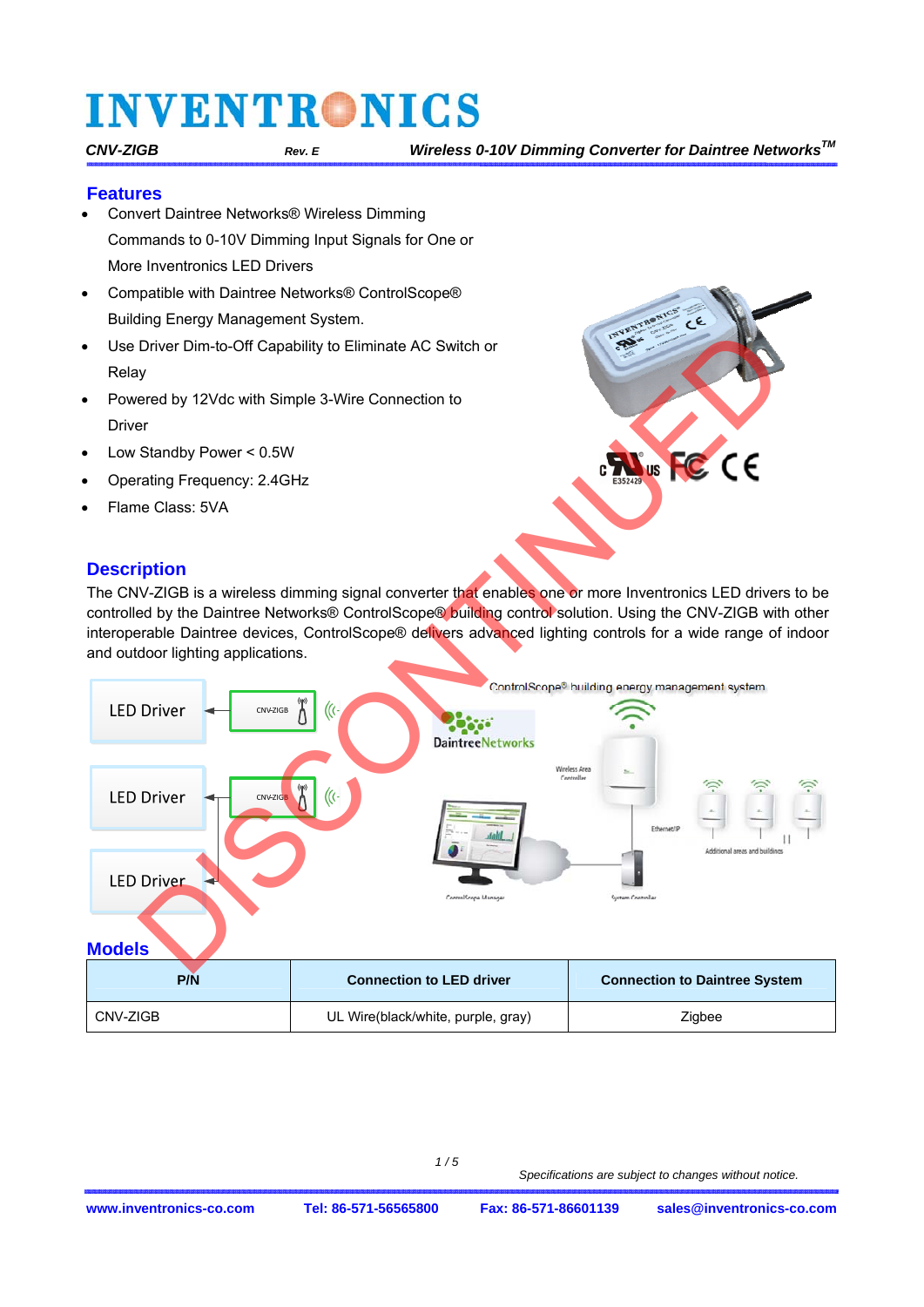*Wireless 0-10V Dimming Converter for Daintree NetworksTM CNV-ZIGB Rev. E*

#### **Input Specifications**

| <b>Parameter</b>            | Min.   | Typ.             | Max.<br><b>Notes</b> |                                                                |
|-----------------------------|--------|------------------|----------------------|----------------------------------------------------------------|
| Vaux Voltage                | 11.3 V | 13.2V<br>12V     |                      | Support the maximum output current of<br>LED driver to 100% lo |
| laux (Receive mode) standby |        | 20 mA            |                      |                                                                |
| laux Transmit mode          |        | $100 \text{ mA}$ | 150 mA               | Typical duration is 2ms, the max duty<br>cycle $66\%$ .        |

## **Dimming Specifications**

| <b>Parameter</b>  | Min.             | Typ. | Max.               | <b>Notes</b>                |
|-------------------|------------------|------|--------------------|-----------------------------|
|                   | 0 <sub>V</sub>   | -    | 10V                | Vaux>11.5V                  |
| Dim+ Voltage      | 0 <sub>V</sub>   |      | $($ Vaux-1.5 $)$ V | 9.5V≤Vaux≤11.5V             |
| Dim+ Sink Current | 0 <sub>m</sub> A |      | 20 mA              | When dimming off, Dim+≤0.3V |

**Note:** All specifications are typical at 25 °C unless otherwise stated.

### **Output Dimming Curve**

This controller integrates a linear curve.



### **General Specifications**

| <b>Parameter</b>                                                                           | Min.                                           | Max.<br>Typ. |  | <b>Notes</b>             |
|--------------------------------------------------------------------------------------------|------------------------------------------------|--------------|--|--------------------------|
| <b>Dimensions</b><br>Inches $(L \times W \times H)$<br>Millimeters $(L \times W \times H)$ | $1.81 \times 1.26 \times 0.87$<br>62 x 33 x 22 |              |  | Without the bracket      |
| Net Weight                                                                                 | 60 g                                           |              |  | With the bracket and nut |

**Note:** All specifications are typical at 25 °C unless otherwise stated.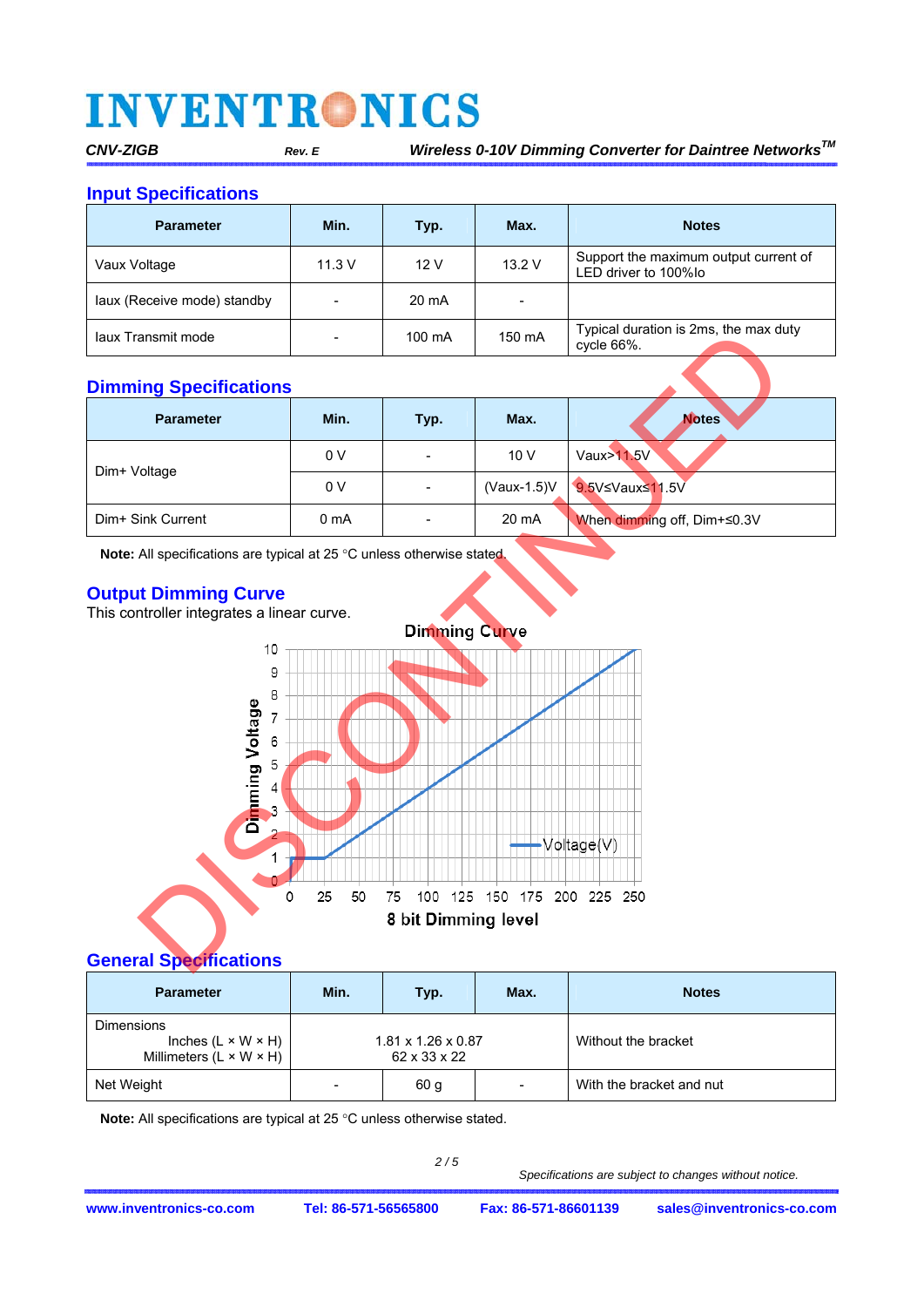**Environmental Specifications** 

| <b>Parameter</b>             | Min.   | Typ.                     | Max.   | <b>Notes</b>               |  |
|------------------------------|--------|--------------------------|--------|----------------------------|--|
| <b>Operating Temperature</b> | -20 °C | $\overline{\phantom{a}}$ | +70 °C |                            |  |
| Storage Temperature          | -20 °C | $\overline{\phantom{a}}$ | +85 °C | Humidity: 5% RH to 100% RH |  |

## **Safety & EMC Compliance**

| <b>Safety &amp; EMC Compliance</b>                                                                                                                                                                                                                                                                                                                                |                                                                                                                                                                                                                                                                                              |              |  |  |
|-------------------------------------------------------------------------------------------------------------------------------------------------------------------------------------------------------------------------------------------------------------------------------------------------------------------------------------------------------------------|----------------------------------------------------------------------------------------------------------------------------------------------------------------------------------------------------------------------------------------------------------------------------------------------|--------------|--|--|
| <b>Safety Category</b>                                                                                                                                                                                                                                                                                                                                            | <b>Standard</b>                                                                                                                                                                                                                                                                              |              |  |  |
| UL/CUL                                                                                                                                                                                                                                                                                                                                                            | UL8750, CAN/CSA-C22.2 No. 250.13                                                                                                                                                                                                                                                             |              |  |  |
| <b>CE</b>                                                                                                                                                                                                                                                                                                                                                         | EN 62479, ETSI EN 301 489-1 V1.9.2, ETSI EN 301 489-3 V1.6.1, ETSI EN 300 328<br>V1.9.1                                                                                                                                                                                                      |              |  |  |
| <b>EMI Standards</b>                                                                                                                                                                                                                                                                                                                                              | Notes.                                                                                                                                                                                                                                                                                       |              |  |  |
| EN 55022 <sup>(1)</sup>                                                                                                                                                                                                                                                                                                                                           | Conducted emission Test & Radiated emission Test                                                                                                                                                                                                                                             |              |  |  |
|                                                                                                                                                                                                                                                                                                                                                                   | ANSI C63.4 Class B                                                                                                                                                                                                                                                                           |              |  |  |
| FCC Part $15^{(1)}$                                                                                                                                                                                                                                                                                                                                               | This device complies with Part 15 of the FCC Rules. Operation is subject to the<br>following two conditions: [1] this device may not cause harmful interference, and [2] this<br>device must accept any interference received, including interference that may cause<br>undesired operation. |              |  |  |
| <b>EMS Standards</b>                                                                                                                                                                                                                                                                                                                                              | <b>Notes</b>                                                                                                                                                                                                                                                                                 |              |  |  |
| EN 61000-4-2                                                                                                                                                                                                                                                                                                                                                      | Electrostatic Discharge (ESD) : 8KV air discharge, 4KV contact discharge                                                                                                                                                                                                                     |              |  |  |
| EN 61000-4-3                                                                                                                                                                                                                                                                                                                                                      | Radio-Frequency Electromagnetic Field Susceptibility Test-RS                                                                                                                                                                                                                                 |              |  |  |
| Note: (1)The CNV-ZIGB is considered as a component that will be operated in combination with final equipment. Since<br>EMI performance will be affected by the complete installation, the final equipment manufacturers must requalify<br>EMI Directive on the complete installation again.<br><b>Function Definition of Interface (Connection to LED Driver)</b> |                                                                                                                                                                                                                                                                                              |              |  |  |
| <b>Wire Color</b>                                                                                                                                                                                                                                                                                                                                                 | <b>Function</b>                                                                                                                                                                                                                                                                              | <b>Notes</b> |  |  |
| <b>BLACK/WHITE</b>                                                                                                                                                                                                                                                                                                                                                | Vaux<br>To LED driver's auxiliary power                                                                                                                                                                                                                                                      |              |  |  |
| <b>PURPLE</b>                                                                                                                                                                                                                                                                                                                                                     | Vdim<br>Output to driver's 0-10V dimming line                                                                                                                                                                                                                                                |              |  |  |

# **Function Definition of Interface(Connection to LED Driver)**

| <b>Wire Color</b>  | <b>Function</b>                               | <b>Notes</b>                                     |  |
|--------------------|-----------------------------------------------|--------------------------------------------------|--|
| <b>BLACK/WHITE</b> | Vaux                                          | To LED driver's auxiliary power                  |  |
| <b>PURPLE</b>      | Output to driver's 0-10V dimming line<br>Vdim |                                                  |  |
| GRAY               | Return                                        | Return for auxiliary power and dimming<br>signal |  |

## **Operation Notes**

- To reset the CNV-ZIGB, short Dim+ to Vaux for approximately 10 seconds. Vaux must be between 11.5V and 13V. Resetting the CNV-ZIGB will cause it to forget the last network and allow it to join a currently available one.
- If multiple Zigbee based networks are present, it is recommended that they be set to not automatically allow new devices to join.

 *3 / 5*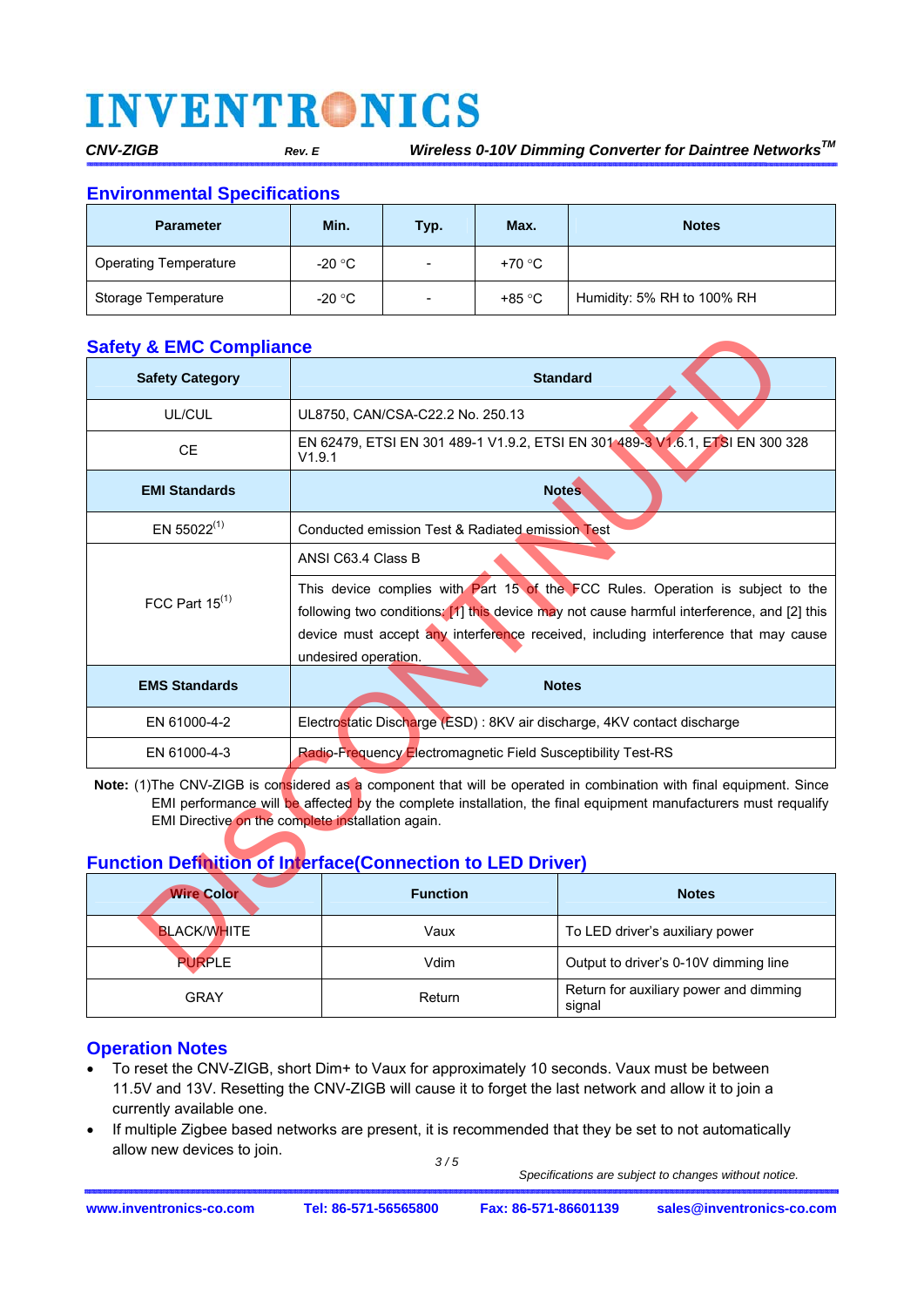If you an "OFF" command is sent two or more times continuously, and then an "ON" command is switch on, the output will be 10%.

#### **Compatible Driver List See the Link Below**

http://www.inventronics-co.com/resources/compatibility-lists/

### **Mechanical Outline**



### **RoHS Compliance**

Our products comply with the European Directive 2011/65/EU, calling for the elimination of lead and other hazardous substances from electronic products.